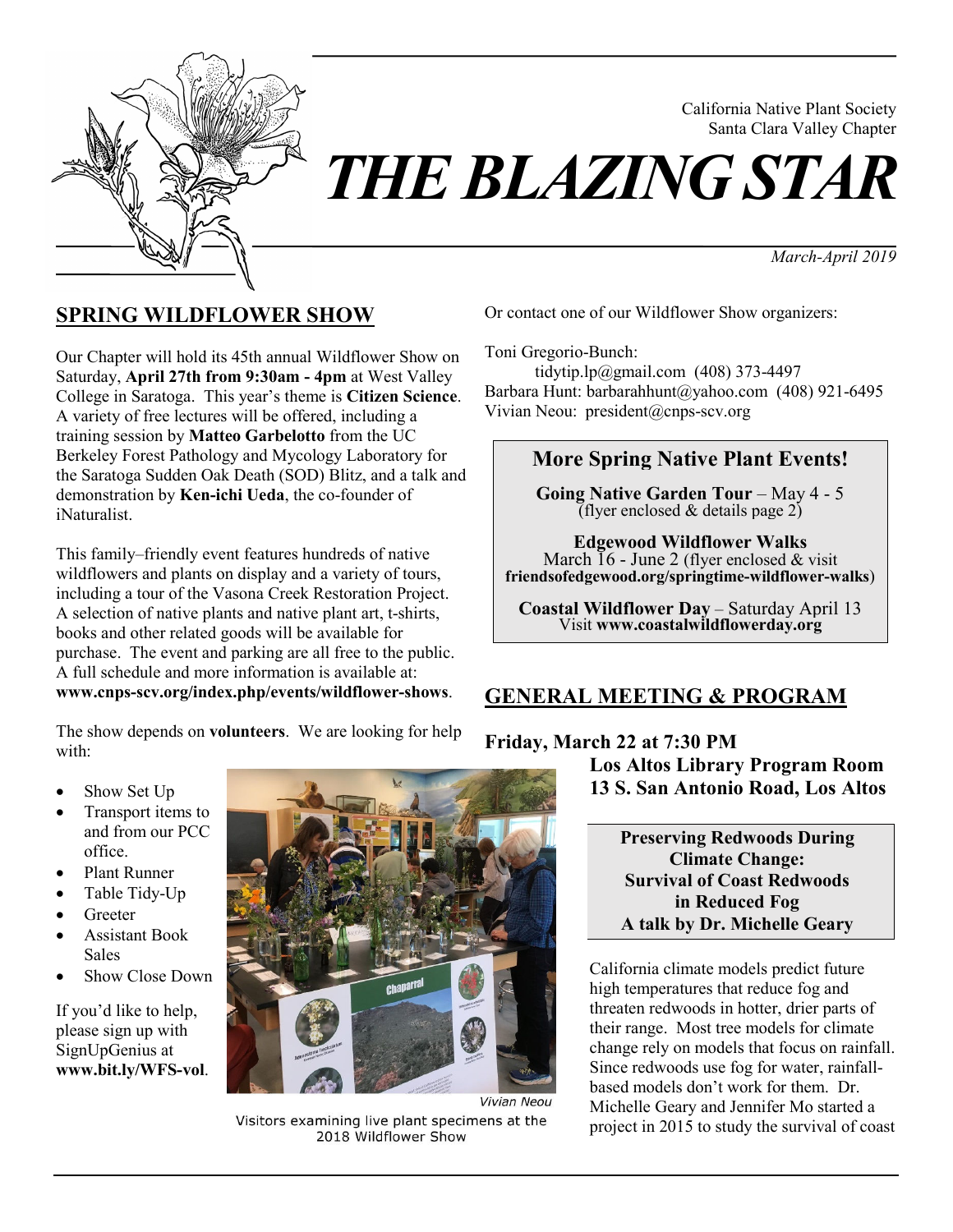redwood seedlings in reduced fog. Dr. Geary will share what they've found and the next steps in their study.



*Robert Ashworth* Fog, such as seen in this photo taken near Crescent City, is more important than rain for nourishing coast redwood trees.

Michelle Geary has a PhD in Plant Biology from UC Davis. Her research focused on photosynthetic physiology of the evergreen tree tan-oak, studying function across years and seasons, across the species range. She's fascinated by how plants deal with stress, especially stresses that change across time. Dr. Geary's been teaching plant biology at West Valley College since 2003. She started the redwood project with Jennifer Mo, one of her students, in 2015. In 2017-2018, she took a research sabbatical to expand the project and refine a plan to integrate more research into undergrad education in and out of the classroom. She doesn't sleep enough, but loves her students and her work.

#### There's more about the project in this article: **westvalley.edu/offices/marketing/stories/geary.html**.

**Directions:** From Foothill Expy., travel  $\frac{1}{2}$  mile on San Antonio Rd. towards the Bay, cross Hillview and turn right into the driveway; library is on the left. From El Camino, travel towards the hills on San Antonio Rd., cross Edith and

turn left into the unmarked driveway just before Hillview. The sign on San Antonio Rd. reads "Civic Center, Library and History Museum." Enter through the lobby of the main entrance.

CNPS general meetings are free and open to the public. For more information, contact Madeline Morrow at past-president@cnpsscv.org or the Chapter phone (650) 260-3450.



Agi Kehoe

# **CHAPTER ACTIVITIES**

## **CNPS SCV Nursery at Hidden Villa**

Come help propagate plants for our future plant sales by volunteering at one of our nursery work sessions, every **Wednesday from 11am to 2pm.** Also, we'll hold a work session during each **member sale day** that takes place at the nursery, listed below.

Bring garden gloves, sunhat, liquids and your lunch if you like. Other tools will be provided at the nursery. Knowledge of plants is not necessary; your willingness to help is all that's required.

The next **Monthly Member Sales** will be **11am to 2pm** on **Wednesdays, March 6 and April 3.**

An inventory of available plants will be updated the week before each sale. Visit **www.cnps-scv.org** and go to Events, then Plant Sale.

**Directions:** Hidden Villa is located on Moody Road west of Foothill College. From Hwy. 280 in Los Altos Hills, take the Moody Road exit and head west. Two miles west of Foothill College, look for the Hidden Villa sign and driveway on the left. Proceed over the bridge and park in the Dana Center parking lot to your right. Continue walking a short distance on that road and you will see the CNPS SCV Nursery ahead of you, just past the Dana Center building. Parking is free while volunteering or attending a Member Sale.

### **Going Native Garden Tour Saturday May 4 & Sunday May 5, 10am-4pm**

There is a new understanding of the importance of native plants in our environment, and the extraordinary role ordinary home gardens can play in "*creating wildlife corridors that sustain populations of insects, birds and animals*" ̶ *The Importance of Native Plants, Fine Gardening*, Julie Moir Messervy.

Visiting native plant gardens and bringing others along to witness their beauty and habitat value may be one of the most powerful individual efforts we each can make to entice and persuade our neighbors, colleagues, family, and even ourselves, to add more native plants to our gardens.

"…*most native insects cannot, or will not, eat alien plants. When native plant species disappear or are replaced by alien exotics, the insects disappear, thus impoverishing the*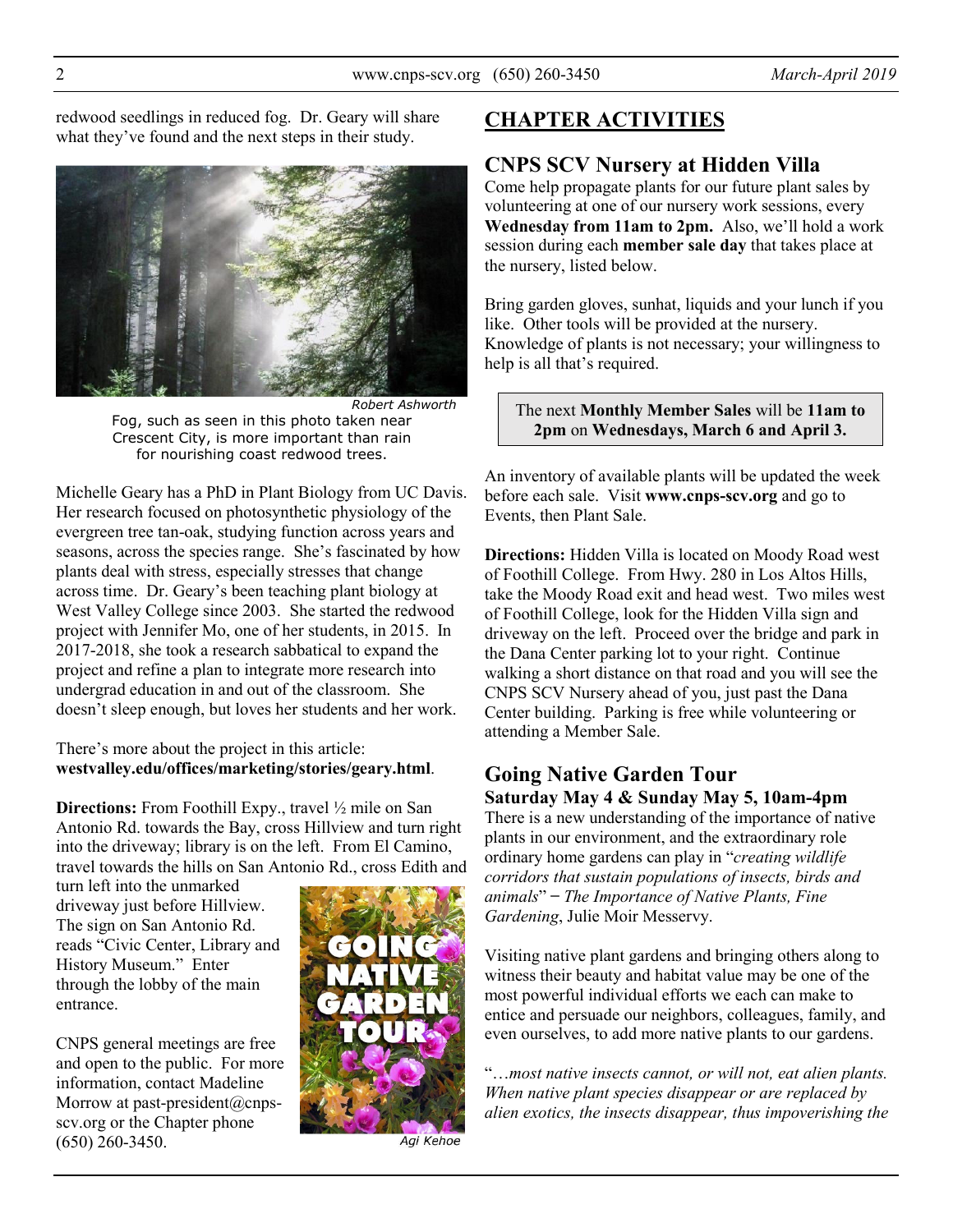*food source of birds and other animals.*" ̶ Prof. Doug Tallamy in his book *Bringing Nature Hom*e.

The Going Native Garden Tour (GNGT) is your opportunity to visit gardens featuring California Native plants, most of them private home gardens. Please come on the **free** tour and bring others with you! Visitor registration is open at **www.gngt.org**. Registering ensures that you will receive a few timely reminders and the ability to download the maps. The 50+ gardens are located throughout the Santa Clara Valley (Santa Clara and San Mateo Counties).

#### **GNGT Volunteer Opportunities**

We are always seeking garden volunteer greeters and docents. Being a GNGT volunteer is fun and only a few hours' time commitment. The benefits are enormous – a unique t-shirt with a native plant design to wear on tour day, an invitation to the exclusive volunteer party a few weeks after the event and monthly private garden previews from January to October. To find out more about volunteering, please visit **www.gngt.org**.

**Your Garden Flowers Needed for California Native Flower Arranging Demo** 

#### **Saturday April 13, 11AM – 12PM Gamble Garden in Palo Alto**

Flower arranging is a new way for our Chapter to introduce local residents to the beauty of native plants. Gamble Garden's experts will demonstrate their floral magic with flowers and cuttings from California native plants. This **free** event requires registration. **To sign up** visit **www.gamblegarden.org/events**.

We need your help! Our contribution is to provide the plant materials for the event: flowers, foliage, seed heads, bark, grasses, etc. We will fetch the foliage from your garden on **Friday April 12** during work hours or you can deliver them yourself to Gamble Garden. Buckets can be provided. Email Cynthia Typaldos at socialmedia@gngt.org if you are willing to share your garden's bounty. Everyone who provides materials is guaranteed a spot at the event if desired.

This event is co-organized by our Chapter's Going Native Garden Tour committee and Gamble Garden in Palo Alto, a leading local garden-oriented non-profit organization.

### **Gardening with Natives**

Gardening with Natives (GWN), a special interest group within the Chapter, includes beginning and seasoned native plant gardeners, along with landscape architects and

designers. GWN offers over 35 free talks throughout the year at public libraries in San Mateo and Santa Clara counties. For more info., visit **www.cnps-scv.org/gwn**.

These programs are made possible by co-sponsoring libraries and volunteers who help with program logistics. If you would like to help organize similar programs at a library near you, please email gwn@cnps-scv.org.

> **Design-It-Yourself Native Garden a talk by Sherri Osaka**

#### **Thursday, March 7, 7-8:30 PM, San Carlos Library, 610 Elm St., San Carlos (650) 591-0341**

You are finally ready to remove your lawn in order to save water, lower your maintenance time and create habitat. But you want to create the design yourself. Come to this talk and learn the principles of garden design. See an example of a design from start to finish. Learn about free online designs that you can download and modify. And get ready to put pencil to paper!

**Sherri Osaka** is a licensed Landscape Architect, Bay Friendly-Qualified designer and a member of the Santa Clara Valley Water District's Landscape Board. She is GWN co-chair for our Chapter and started her company, Sustainable Landscape Designs, over 20 years ago. In 2018, she received the Water Champion distinction from the Silicon Valley Water Conservation Award Coalition.

#### **Native Plant All-Stars a talk by Rebecca Schoenenberger**

#### **Thursday, March 14, 7-8:30 PM, Cupertino Library, 10800 Torre Ave., Cupertino (408) 446-1677**

Did you know that the horticultural staff of the UC Davis Arboretum have identified 100 tough, reliable plants that have been tested in the Arboretum? They are easy to grow, don't need a lot of water, have few problems with pests or diseases, and provide outstanding qualities in the garden. Many of them are California native plants and support native birds and insects. Our speaker will discuss these "All-Star" native plants and describe their care and growing conditions.

Owner and designer **Rebecca Schoenenberger** has a diverse background in sustainability and natural systems. With an Associate of Science in Park Management and a Bachelor of Science in Environmental Studies, she has an extensive knowledge of native plants, including selecting which plants will thrive in specific locations. Since 2011,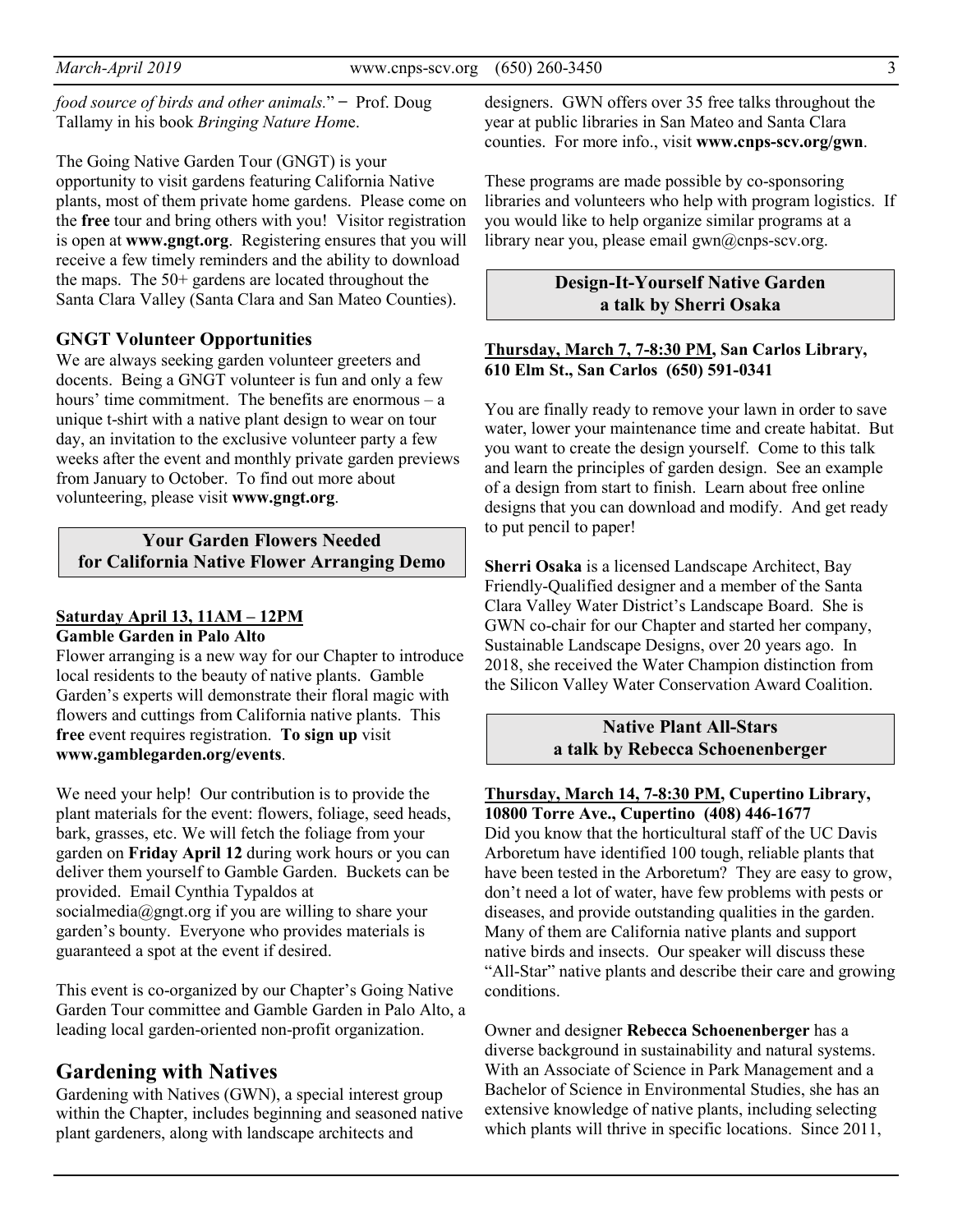Rebecca has also been a volunteer Santa Clara County Master Gardener.

### **Native Plant Pollinator Gardens a talk by Juanita Salisbury**

#### **Thu., March 21, 7-8:30 PM, Mountain View Library, 585 Franklin St., Mountain View (650) 903-6337**

Native plants are integral to an effective pollinator garden design. Based on functions within the ecosystem, the speaker will explore the interrelationships between plants, pollinators, other insects and animals. The goal is to allow you to design pollinator gardens, thereby leveraging California's wealth of biodiversity into more resilient ̶ and  $beautiful - landscapes.$ 

**Juanita Salisbury** has a Bachelor of Science in Landscape Architecture from West Virginia University (2000). In 2009 she established Juanita Salisbury Landscape Architecture after working for commercial and residential design firms. She has recently turned her focus to California native plant pollinator habitats, and in 2016 established the Primrose Way Pollinator Garden, the first of four pollinator habitat gardens in Palo Alto. Her focus is to research and relay information on these habitats, as well as to explore opportunities to install more of them.

### **Maintaining Your Native Garden a talk by Dee Shea Himes**

#### **Tuesday, March 26, 7-8:30 PM, Los Altos Library, 13 S. San Antonio Road, Los Altos (650) 948-7683**

Learn how to maintain your water-conserving garden and spend less time doing it! Topics will include the proper planting and care of California native and other low-water plants. Information about pruning techniques and drip irrigation systems will also be discussed. Hear why healthy soil is so important and learn how sheet mulching can reduce the time you spend weeding.

**Dee Shea Himes** recently retired from the landscape maintenance industry and is now an Adjunct Instructor of horticulture at Foothill College, in their Environmental Horticulture and Design program. She graduated from this program with an A.S. degree in 2006. She is an active member of our Chapter, formerly field trip chair and treasurer. She is also an active "Weed Warrior" in one of CNPS' restoration programs at Edgewood County Park and Preserve in Redwood City.

### **Winning the War on Weeds a talk by Rebecca Schoenenberger**

#### **Wednesday, April 3, 6-7:30 PM, Los Gatos Library, 100 Villa Ave, Los Gatos (408) 354-6891**

The rains are bringing much needed water to our gardens, but they also sprout pesky weed seeds that hide in the soil. Ridding your garden of these weeds is typically a backbreaking, time-consuming endeavor, but there are techniques that can save you lots of time and effort. Join us to learn about sheet mulching and other simple tricks that you can do now so you can enjoy your garden later. Bring along a sample of one or more of your weeds for the speaker to identify. *Please note the earlier start time*.

For Rebecca's bio, see her talk on March 14 listed above.

### **Easy-to-Grow Native Plants a talk by Sally and Ken Coverdell**

#### **Thursday, April 11 7-8:30 PM, San Carlos Library, 610 Elm Street, San Carlos (650) 591-0341**

Are you new to growing drought-tolerant native plants? Do you want to include them in your garden for beauty, habitat and sustainability, but don't know where to begin? Come to this talk and learn about the many easy-to-grow native trees, shrubs, perennials, and annuals for the home garden. Many of these plants are native to our local area and will thrive with just a little water and care.

**Ken and Sally Coverdell** are part of Blue Sky Designs, Inc. Ken has been a licensed Landscape Contractor since 1978 and also holds Landscape Architecture and General Contractors licenses. He has been Bay Friendly-certified and is focusing on xerophytic landscapes incorporating California native plants. Sally has a degree in plant science from UC Davis and has been in the nursery business for over 35 years, first at Nurseryman's Exchange and subsequently growing plants for Blue Sky Designs.

### **Graywater for Native Plant Gardens a talk by Deva Luna**

#### **Wednesday, April 17 6-7:30 PM, Los Gatos Library, 100 Villa Avenue, Los Gatos (408) 354-6891**

California is a drought-prone state and it is imperative that we conserve every precious drop of water. Graywater is a great way to reuse water from inside the house for landscape irrigation outside of the house. Come learn how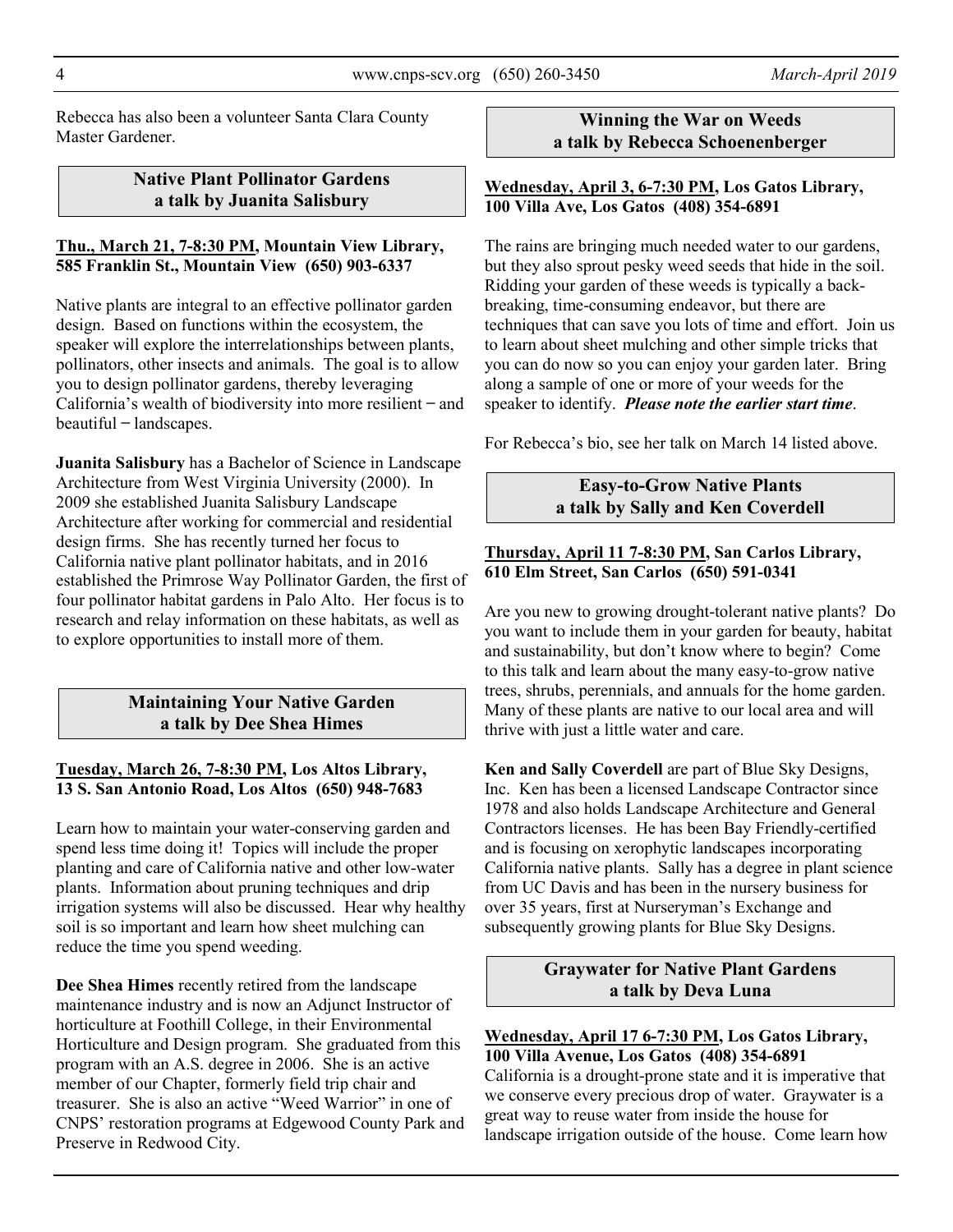you can install a simple laundry-to-landscape system and which native plants are best suited for this type of irrigation. Did we mention you can also get a rebate from the local water district? *Please note the earlier start time*.

**Deva Luna** is a sustainable and Bay Friendly-Qualified designer who has been teaching and speaking about horticulture for over 20 years. She has a degree in "Plants and Art" from U.C. Davis and works for EarthCare Landscaping (**www.earthcareland.com**) in Cupertino.

#### **Creating a Bee-Friendly Native Garden a talk by John Kehoe**

#### **Wed., April 24, 7-8:30 PM, Redwood City Library, 1044 Middlefield Road, Redwood City (650) 780-7018**

We all know about the European honeybee, but what about the native bees that live here in the Santa Clara Valley? These local insects help pollinate your ornamental and edible plants, too! Once you know what to look for, you'll learn to recognize over a dozen bee species that live in our urban setting ̶ especially among locally-growing native plants. Find out how planting even a few select natives can enrich your garden and attract even more bees.

**John Kehoe** is a longtime member of CNPS as well as The Xerces Society. He is passionate about the natural world and is a regular volunteer at Ulistac Natural Area, as well as at various CNPS functions. His research interests include studying native bees and their relationships with native plants. He shares these interests by way of his photography on Flickr, CalPhotos and Bumble Bee Watch.

#### **Native Lawn Replacements a talk by Jodie Sheffield**

#### **Wednesday, April 24, 7-8:30 PM, Campbell Library, 77 Harrison Ave., Campbell (408) 866-1991**

Learn about the variety of native lawns that are available and which can save you water. See photos of many installations that illustrate how these meadow-like sods create beautiful and natural spaces. Hear how to manage these water-wise plants and establish your native sod to give it the best start possible. Understand the best management options for mowing and caring for these sturdy native grasses.

**Jodie Sheffield** is a Seed Specialist in charge of Research and Development for Delta Bluegrass Company located in Stockton. With over 25 years of experience in the turf-

grass Industry, Jodie has worked with plant breeders, seed producers and research facilities throughout California and the Pacific Northwest developing premium, quality turfgrass sod.

### **2018-2019 Chapter Scholarship Recipients**

Our Chapter awarded three \$1,500 graduate student research scholarships and a \$1,000 undergraduate student research scholarship in December 2018. This is the 19th year our Chapter has supported California native plant research by students. Scholarships include the Sally Casey Shooting Stars and Donald Mayall Conservation Scholarships in recognition of the contributions of two of our Chapter's CNPS Fellows who were very supportive of education, research and conservation activities.

The recipients of the 2018-2019 graduate student scholarships are:

**Livia Braga, San José State University.[Graduate Research Scholarship]** Livia will be working with four species of the moss genus *Scleropodium* whose ranges overlap (sympatric species). She is studying the niche differences that may affect species diversity and composition in these non-vascular plants.

#### **Alyssa Hanover, San José State University [Sally Casey Shooting Stars Graduate Research**

**Scholarship].** Alyssa is working in second growth coast redwood forest in Redwood National Park in the research area of assessing effective restoration of forest health. She notes that when using active management techniques to restore an ecosystem, it is critical to fully understand the potential benefits as well as impacts associated with implementation. The specific objective of her study is to determine how understory species composition varies between restorative treatments ̶ including stands treated with and without mechanical thinning.

**Keir Morse, Claremont Graduate University [Donald Mayall Conservation Graduate Research Scholarship].** Keir's work addresses the taxonomy and conservation of the genus *Malocothamnus.* This genus includes firefollowing shrubs in the mallow family (*Malvaceae*) that are taxonomically challenging. As a part of this work he plans to provide resources such as morphology assessments, extensive field work documentation and DNA analyses, to assist with resolving the taxonomy of the genus, including taxa that are on the CNPS rare plant list.

The recipient of the 2018-2019 undergraduate student scholarship is: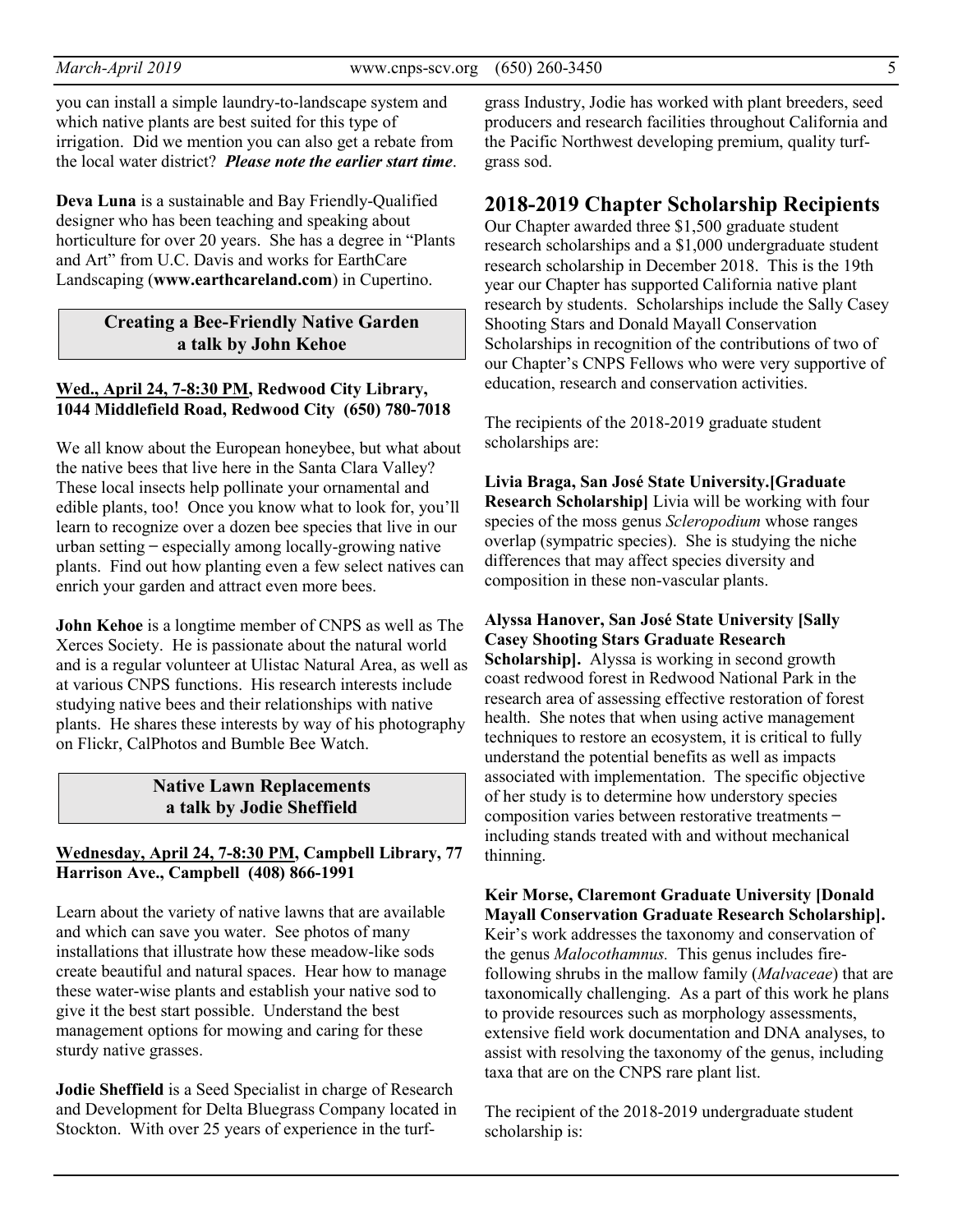#### **Nate Blackmore, University of California, Santa Cruz.**

Nate's research topic for his senior thesis is serpentine endemics and the tradeoff between serpentine adaption and competitive ability. He will be assessing water use efficiency: competitive ability in greenhouse trials using nine native genera (species) and one non-native annual grass. Nate plans to share the results of his research at an undergraduate research poster symposium and with the Edgewood Weed Warriors.

We look forward to hearing more from the scholarship recipients in the future at our March or May meeting and newsletters. Congratulations to Livia, Alyssa, Keir, and Nate!

### **Keying with Natives**

Join us as we learn and practice methods of identifying the native plants of our region (aka keying). We use the current edition of *The Jepson Manual*, of which there will be copies to share. Bring your own copy and a hand lens, plus plant samples if you have them. Microscopes are also available.

The upcoming meeting dates are **Fridays, March 29 and April 19**, from **6:30 - 8:30pm**. We meet at the Peninsula Conservation Center (PCC), 3921 E. Bayshore Road in Palo Alto. For more information please contact Joe Cernac at joecernac@sbcglobal.net or (408) 292-5465.

**Directions to the PCC:** From Hwy. 101 take the San Antonio Rd. exit and head north. Take the next left onto East Bayshore, which will curve left then right. Take the next right onto Corporation Way. The entrance to the PCC parking lot is the first driveway on the left.

# **Photography Group**

Our Photography Group is a great place to meet other native plant enthusiasts while improving your photographic skills and learning more about our native plants. We announce activities to our online discussion group (**groups.io/g/CNPS-SCV-Photography**), so if you'd like to receive updates, please join via the web interface or by email. Learn more by visiting the Photography Group page at our website: **www.cnps-scv.org/index.php/fieldtrips/336-photography**.

# **CONSERVATION CORNER**

### **Conservation Committee**

Our Chapter's conservation committee will be meeting on **Tuesday, March 12** and **Tuesday, April 9** at **7:30pm** at the PCC in Palo Alto.

Please join us in our important work! For questions, comments or concerns, contact Conservation Committee Chair Carolyn Dorsch at cdorsch1@aol.com or (650) 804- 6162. For directions to the PCC, see the previous Keying with Natives article.

#### **New Rare Plant Co-Chair Don Thomas**

Don is our newest Rare Plant co-chair. He has been an active member of our Chapter since its early years, going back to the 1970s. Don's roles over the years include Escaped Exotics chair (now called Invasives) and Santa Clara County Fair co-chair. Don has led numerous field trips, and for many years has been leading an annual *Dirca occidentalis* (Western leatherwood) walk. He has even grown dirca for our Chapter's nursery sales (not an easy plant to start from seed and keep alive for several years!). He also volunteers at the nursery, does weeding at Edgewood, and helps at our annual Wildflower Show.

Don retired last year after working 10 years for the SFPUC (San Francisco Public Utility Commission) as an IPM (Integrated Pest Management) Specialist. During his tenure with the SFPUC, he led many Chapter restoration field trips on San Francisco watershed property, providing a unique opportunity for Chapter members to see several federally endangered plants while helping to protect their habitat.

We are thrilled Don will continue to share his first-hand knowledge of rare plants and the threats to rare plants in his new role as Rare Plant Co-Chair.

### **Did You Miss the 2019 Northern California Botanists Symposium?**

Stephen Rosenthal recorded 25 of the symposium seminars and you can find them on YouTube! Most run only about 20 minutes, and there is quite a variety of topics, all CA related. Check it out by visiting: **www.bit.ly/NorCalBot**.

Note: Stephen has recorded so much for us over the years: this symposium (and last year's), the CNPS-2015 Conservation Conference, GWN talks, etc. See the **CNPS-SCV channel on YouTube** for all 290 videos that he has recorded for CNPS and other organizations.

#### **Good Turnout at "Protect Coyote Valley Rally"**

Over 200 people from different environmental organizations attended the rally in January to show support for Coyote Valley. We appreciate our Chapter members who joined the ranks with other environmental supporters. Please watch for other Action Alerts as we monitor this important process. Your emails and participation make a difference!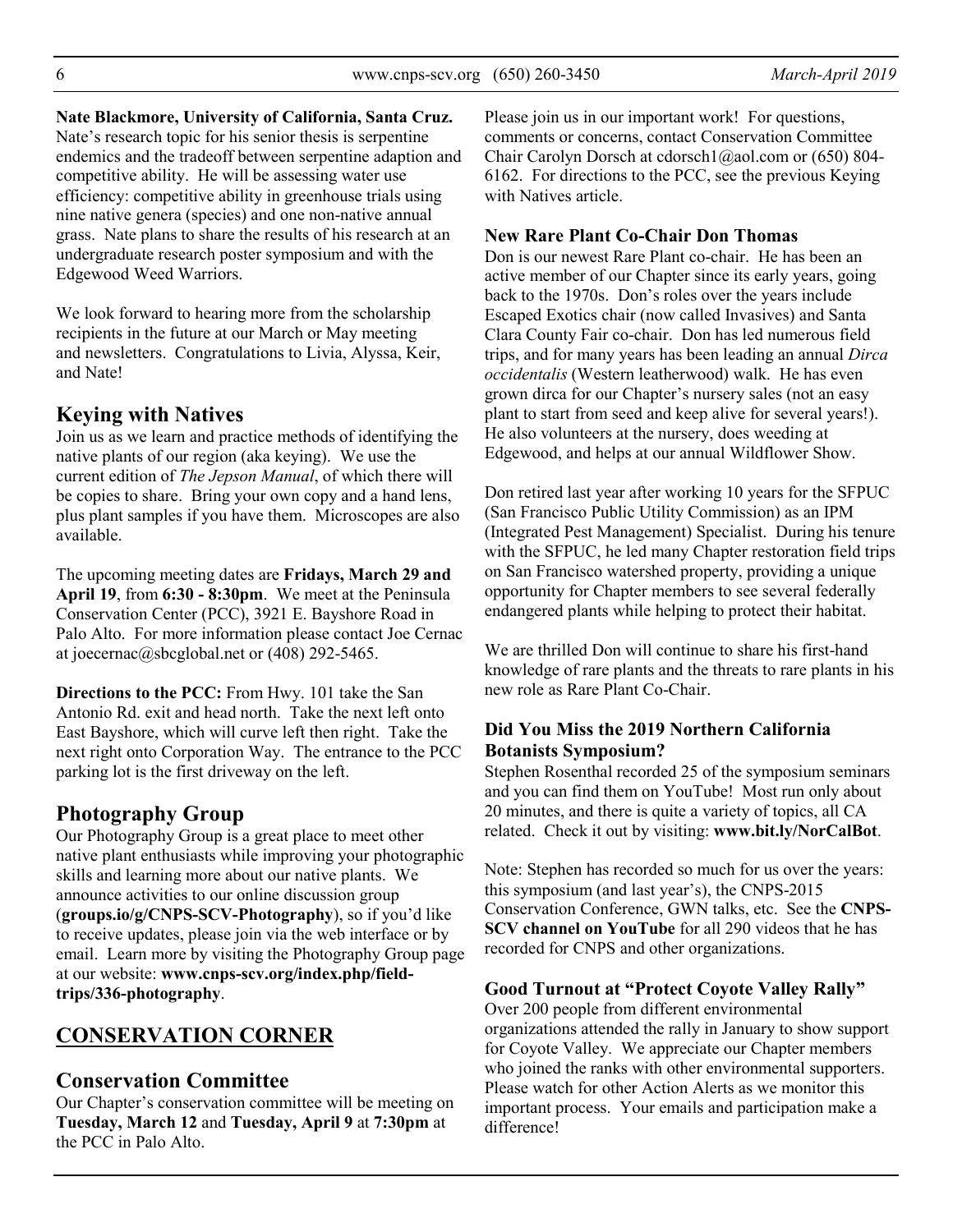# **CHAPTER SERVICE OUTINGS**

### **Edgewood Restoration**

Help restore habitat at Edgewood Park and Natural Preserve, known for fabulous wildflowers and amazing diversity near Redwood City. Sturdy gloves are recommended; you might also want to bring sunscreen, water, a hat, layered clothing and wear long sleeves/pants.

We weed year-round **every Friday at 9am**. With the return of Daylight Savings Time, our **5:30pm Wednesday sessions will resume on March 13**. For more information including meeting places, visit **friendsofedgewood.org/ habitat-restoration,** contact Wednesday leader Ken Himes at (650) 591-8560 or Friday leader Paul Heiple at pheiple@gmail.com or  $(650)$  854-7125.

## **Alum Rock Park Volunteers**

Come help us weed out invasive plants at this natural gem of San Jose. Our habitat restoration efforts allow the native plants to "come to light."

We have weeding sessions **every Monday morning** and an **Inspiration Point Walk-and-Weed Day the third Saturday morning** of each month. Please visit the Yahoo Group "Alum Rock Park Volunteers" to check the schedules. The group introduction lists what to bring and gives directions to the meeting places.

For more information contact Stephen Rosenthal at sailinsteve@sbcglobal.net or (650) 260-3450.

### **Lake Cunningham Native Garden**

The California Native Garden project in Lake Cunningham Regional Park controls invasive plants in a 1.5-acre area and beautifies it with California native wildflowers, perennials, shrubs and trees.

Workdays take place every **Saturday, 9am - noon**. Volunteers are welcome by appointment. To sign up, visit **lakecunninghamnativegarden.org/volunteer**. The park is located at 2305 S. White Road in San Jose. For **directions**, visit **lakecunninghamnativegarden.org/directions**. For more information, contact Arvind Kumar at chhaprahiya@gmail.com or  $(408)$  715-7020.

# **CHAPTER FIELD TRIPS**

Chapter field trips are free and generally open to the public. They are oriented to conservation, protection and enjoyment of California native plants and wildlife, and we adhere to all rules and guidelines for the lands on which we are visiting.

**In our region it is very important to be prepared for hiking on rugged and steep terrain, wide temperature ranges and rapidly changing conditions at any time of year. All participants should wear sturdy footwear and carry sufficient water, sun protection, food, clothing layers, personal first aid and other supplies you may need. If you have any questions about your ability to participate in a particular field trip, please contact the trip leader in advance.** 

Cell service is mainly restricted to cities and major highways. To find your way to an outing do not rely solely on your phone.

Check our field trips page

**www.cnps-scv.org/activities/field-trips** for changes, cancellations and additional field trips.

#### **Sun Mar 17 10am - 4pm San Bruno Mountain State & County Park (Brisbane)**

Join Ken and Dee Himes for a hike along the Summit Loop Trail to see early flowering plants in the coastal scrub and coastal grassland plant communities. We expect to see footsteps of spring (*Sanicula arctopoides)*, Franciscan wallflower (*Erysimum franciscanum)* and the endemic San Bruno Mountain manzanita (*Arctostaphylos imbricata*). The hike will be 3.5 to 4 miles in length with 800 feet in elevation changes.

Dress warmly in layers as it can be very windy, and wear sturdy shoes or hiking boots. Hiking poles are recommended as some areas are very steep. Bring snacks, a sack lunch and liquids for the day. Heavy rain cancels. For more information call Ken at (650) 591-8560 or email Dee at dee4cnps@gmail.com.

**Directions:** From Hwy. 101 northbound, take the Old Bayshore/Brisbane exit and proceed north on Old Bayshore, past the town of Brisbane. Make a left turn onto Guadalupe Cyn. Pkwy., and follow it uphill (west) about a mile and a half to the park entrance. We will meet at the parking lot just beyond the entrance kiosk. There is a \$6 day use/ parking fee at pay station; bring exact change or credit card.

#### **Mar 23 - 24 Sugarloaf Ridge SP (Sonoma County)**

Join trip leader Patricia Evans and a biologist from the Sonoma Ecology Center to tour an area in Sonoma County that severely burned in 2017. We'll leave home early Saturday and **meet at 10am** at Sugarloaf Ridge State Park, then camp overnight at the park after hiking. On Sunday, we may go north to Healdsburg to join the Milo Baker Chapter at Fitch Mountain or visit the vernal pools in Sonoma Valley Regional Park near Glen Ellen before heading for home.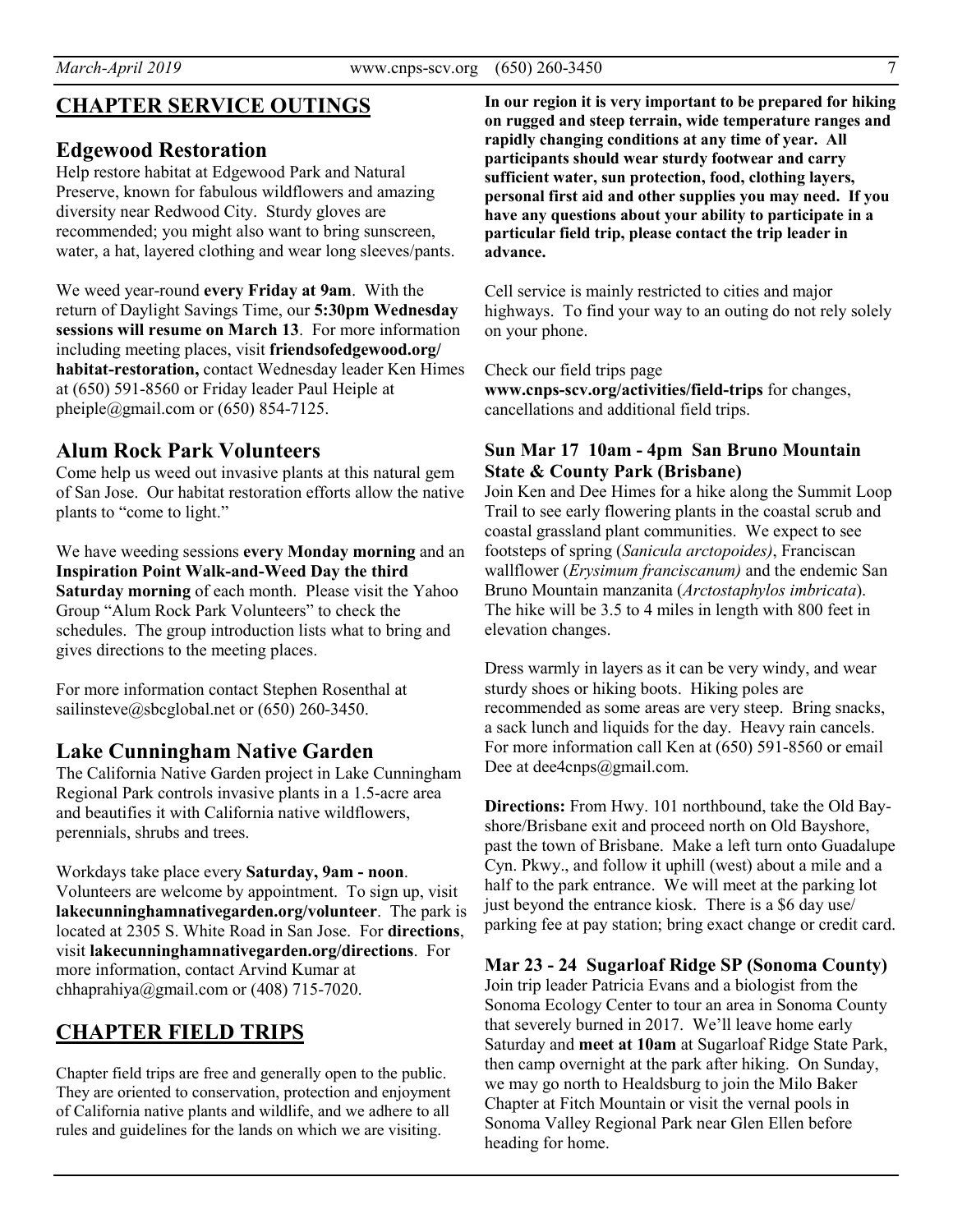The cost is about \$20/person for camping and the biologist. Sugarloaf Ridge is south of Calistoga, between Santa Rosa and St. Helena, so you may want to start your trip a day early to do other things in the area.

Because of tight limits on the numbers of people, vehicles, and people sleeping in vehicles, **please reserve your spot** ASAP with Patricia Evans by calling 650-949-2801. If you email her at paevans@stanfordalumni.org, you are not guaranteed a spot until she calls you back, so please include a phone number.

#### **Sun Mar 24 9am - 12pm Bird and Plant ID Walk at Lake Cunningham Park (San Jose)**

As spring begins, join us for a **beginner's** bird and plant identification walk through Lake Cunningham Park. This park is a major destination for waterfowl and migratory birds and its native garden draws many birds due to its habitat value. On this walk, Vicki Silvas-Young will show you how to identify the common birds of our area, as well as the native plants they depend on for food, shelter, and nesting places.

The distance is 4 miles round-trip on a level path. Bring a hat, water, your bird and plant list, and binoculars. Wear comfortable walking shoes.

**Directions:** Meet at the Marina building at **9:00 am**. The Marina is on the western shore of the lake, next to Raging Waters, at the opposite end of the park from the main

entrance on White Road. Parking fee is \$6. In Google Maps, search for "Lake Cunningham Marina" to be directed to the Marina.

Space is limited. Please **RSVP** via **meetup.com** (search for "California Native Plant Society - Santa Clara Valley Chapter") to **reserve your spot**. Cosponsored by CNPS, Santa Clara Valley Audubon Society and Santa Clara Valley Open Space Authority.

### **Wed - Thu Apr 3 - 4 North Table Mountain and Feather Falls (Butte County)**

Join co-leaders Judy Fenerty and Joerg Lohse to explore the approximately 3,300-acre North Table Mountain Ecological Reserve near Oroville. We'll meet at the reserve at **11 am on Wednesday** and wander across the basalt mesa, crossing streams and enjoying the spectacular wildflowers that occur in this unique environment.

After our day exploring Table Mountain, we'll hike Feather Falls on Thursday. Feather Falls is a moderately strenuous,

8-mile loop hike with an elevation gain of  $\sim$ 1,700 feet. We'll stay over Wednesday night, with options to camp near Feather Falls or stay in motels in the Oroville area.

Space is limited and this trip is limited to **CNPS members** only. Please email Judy Fenerty at judy@fenerty.com to **register** and get directions and trip details. (To become a CNPS member visit **www.cnps.org/membership**.)

### **Sun Apr 7 10am - 4pm Uvas Canyon County Park (Morgan Hill)**

Join Ken and Dee Himes on a 3.5-4 mile hike in this mostly shady woodland of mixed evergreens including redwoods, madrones, sycamores, alders and big leaf maples. There are also isolated populations of Oregon grape (*Berberis nervosa*) here, which is more commonly found north of the Golden Gate. We also expect to see such plants as canyon liveforever (*Dudleya cymosa*) and inside-out-flower (*Vancouveria planipetala*), to name a few.

**Pre-paid parking alert**: There is a \$6 fee per car and you must make your own pre-paid parking reservation as soon as possible due to high traffic volume for viewing waterfalls. Go to **gooutsideandplay.org/reservations/ product.asp** to make your own reservation.

We'll meet in the parking lot at **10am** sharp. The hike will be moderate in intensity, with an elevation gain of about 700 feet. We will walk at a fairly leisurely pace, stopping for lunch about halfway. Be sure to wear good hiking

> shoes, dress in layers; a walking stick could be useful. Bring snack or lunch and plenty of water. Heavy rain cancels. For more info. contact Ken at (650) 591-8560.

**Directions:** From Hwy. 101, take the Bailey Ave. exit to head southwest on Bailey 3.2 mi. to McKean Rd. Turn left onto McKean. (McKean becomes Uvas Rd. 2.2 mi. south of Bailey.) From Bailey travel 6 mi. south on McKean / Uvas Rd. and turn right onto

Croy Rd. Continue 4.4 mi. on Croy, through Sveadal (a private resort), to reach the Park entrance. For more info. visit the park website **www.sccgov.org/sites/parks/ parkfinder/Pages/UvasCanyon.aspx**.

### **Sat Apr 13 10am - 12pm Vernal Pool Wildflower Walk (Fremont)**

Join leaders John and Becky Bradley to see the wildflower blooms around some of the last intact vernal pools in the East Bay, at the Warm Springs Unit of the Don Edwards San Francisco Bay National Wildlife Refuge in Fremont.



Downingia pulchella at Fremont Warm Springs Unit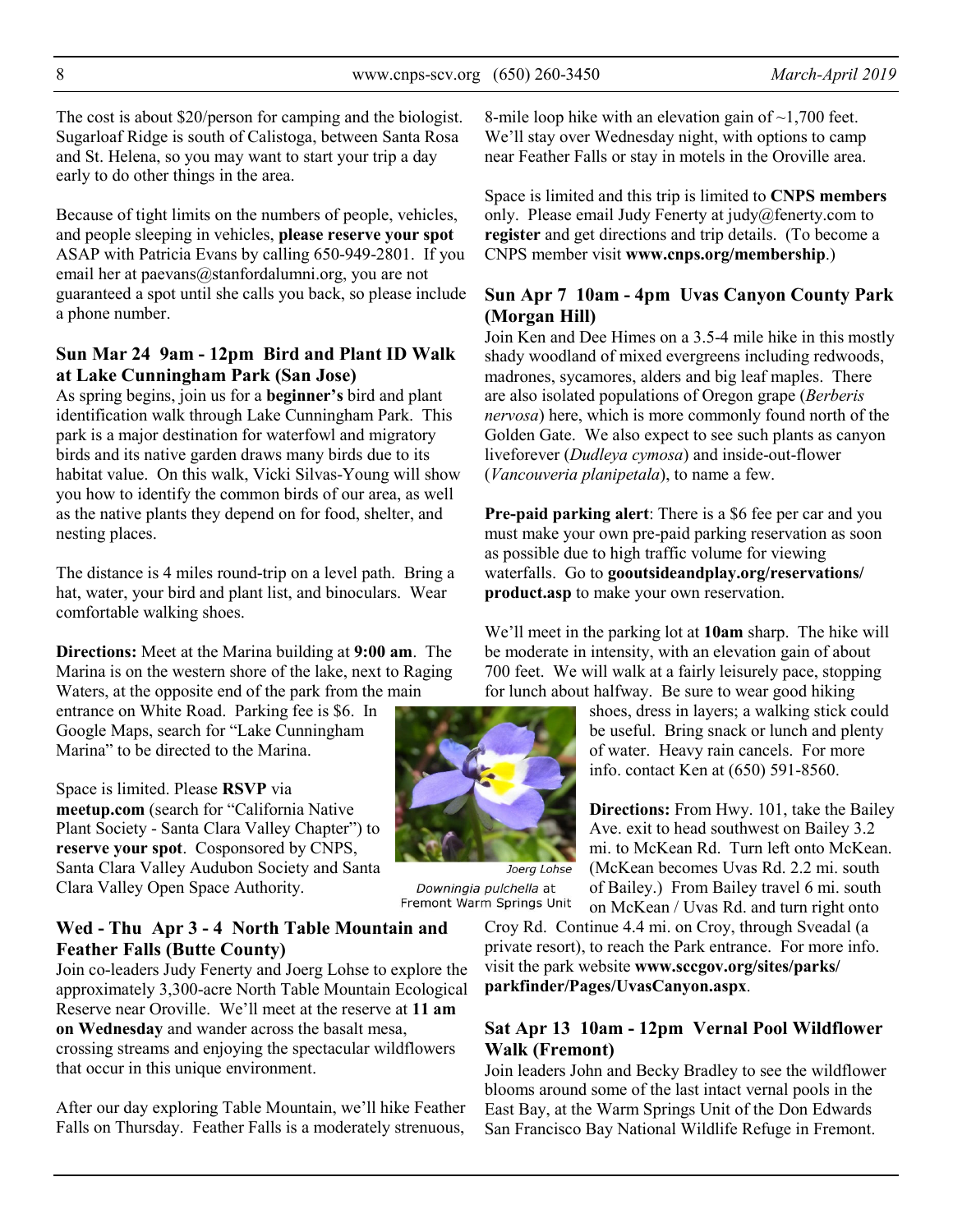We'll learn about the unique features of a vernal pool grassland and about the endangered species supported by this habitat: in particular the beautiful endangered Contra Costa goldfield. There are several other vernal pool and grassland plants and wildlife to see at this time of year.

This unit of the Wildlife Refuge is normally closed to the public. There are no restroom facilities at this site so please plan accordingly. Heavy rain will cancel. Please wear sturdy shoes; bring water and sunscreen or a hat. Participants must be able to walk through uneven terrain throughout the tour and be able to climb over a fence ladder (like a step ladder).

**Directions** to the meeting place will be emailed to those who **register**, at **warmsprings\_cnps2019.eventbrite.com**. Call (510) 565-0908 if you have questions.

### **Sun Apr 14 10am - 2pm Beginners' Wildflower ID Walk at Stile Ranch (Santa Teresa CP, San Jose)**

The serpentine hills of Stile Ranch are home to a rich diversity of native annual and perennial wildflowers and the display this year is expected to be particularly exuberant. Join Arvind Kumar and Ashok Jethanandani on this walk to learn to identify the common wildflowers of our area. We will also examine the foliage and fruit of each species, to get a leg up on recognizing them out of bloom.

On this loop hike, we will go up the Stile Ranch Trail and return via the Fortini Trail. The distance covered will be 2.6 miles with 450' of elevation gain/loss. Bring a hat, water, lunch, and your favorite trail accessories (camera/ smartphone/hand lens/binoculars/field guide/none). Dress in layers and appropriately for the weather.

**RSVP** via **meetup.com** (search for "California Native Plant Society - Santa Clara Valley Chapter") to **reserve a spot**.

**Directions:** Meet at the Stile Ranch TH parking lot on **San Vicente Ave**. just west of the T-junction with Fortini Rd. (In Google Maps, search for "Stile Ranch Trailhead.") Parking is limited so carpooling is recommended.

### **Thu Apr 18 10am - 3pm Picchetti Ranch Open Space Preserve (Cupertino)**

Join co-leaders Joe Cernac and Kate Gudmundson for an easy hike through foothill oak and shrub. Thanks to this month's added warmth, we expect to see many spring bloomers. We expect a 4-mile mile round trip with 600 ft elevation climb back to the trailhead. Bring lunch and liquids. For more information, contact Joe at (408) 292- 5465 or joecernac@sbcglobal.net.

**Directions:** From I-280, exit at Foothill Blvd., proceed south on S. Foothill Blvd. continuing on Stevens Cyn. Rd. once the foothills are reached. Turn right onto Montebello Rd., take first left into Picchetti Ranch Winery and OSP. The driveway will split; take the right driveway to the OSP parking lot. We will meet at the parking lot **at 10am**.

**Sat May 11 - Wed May 15 Lost Coast Backpacking (Humboldt County)** See **www.cnpsscv.org/activities/field-trips** for details.

# **IN MEMORIAM – SALLY H. CASEY**

Our beloved Chapter co-founder, CNPS Fellow and grass expert, Sally Casey passed away peacefully on February 5 at the age of 97 in Henderson, Nevada.



Sally was one of a kind  $$ active and sharp to the very end! She will be remembered for her teaching skills, for leading grass ID field trips at Edgewood and for her backyard nursery where she patiently raised annuals and shooting stars to support CNPS. Members describe Sally as an inspiration who knew how to enjoy life, simply, her teachings giving us a totally different perspective when we see a wildflower display in nature.

Judy Fenerty Sally H. Casey in 2016

Remembrances and photos of Sally, to be shared with her family, may be sent to Georgia Stigall at georgiastigall $\omega$ yahoo.com. Sally will be missed by many, many people.

# **Save a Tree!**

Blazing Star newsletters are always online at the Chapter website's newsletter page: **www.cnps-scv.org/blazingstar-newsletter.** Please contact membership@ cnps-scv.org if you would like to receive this newsletter by email only. To join our Chapter news email list please visit **www.cnps-scv.org/about-us/contact-us**.

# **DEADLINE FOR THE NEXT** *BLAZING STAR*

# **Saturday, April 6, 2019**

**Email: carol.mattsson@gmail.com Phone: (408) 255-3767**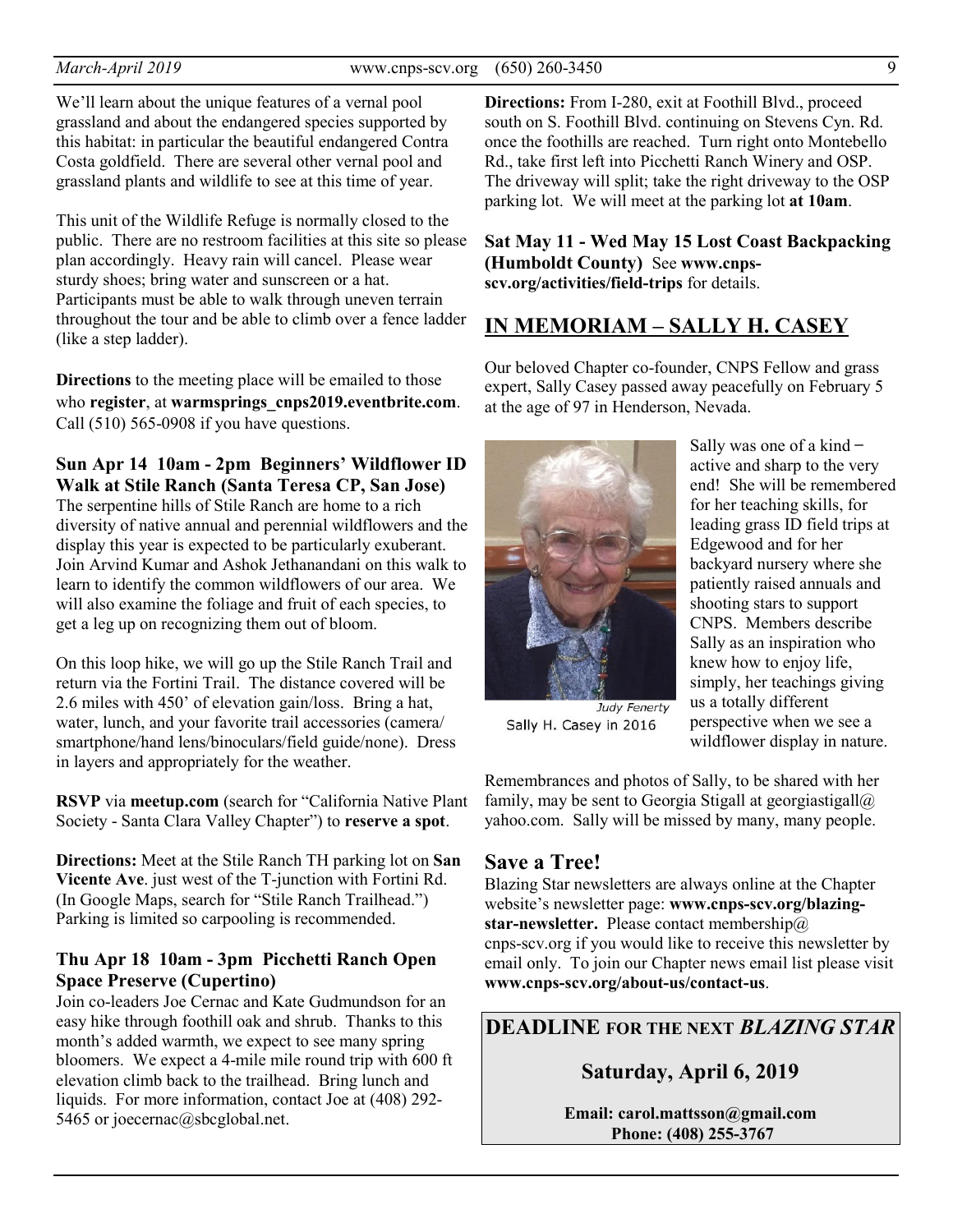Santa Clara Valley Chapter California Native Plant Society 3921 East Bayshore Road Palo Alto, CA 94303

| Name and the second state of the second state of the second state of the second state of the second state of the second state of the second state of the second state of the second state of the second state of the second st                                                   | at www.cnps.org/membership | <b>Join CNPS Today!</b><br>Members receive the Fremontia, the Bulletin, and<br>the Chapter newsletter, and other benefits listed                               |
|----------------------------------------------------------------------------------------------------------------------------------------------------------------------------------------------------------------------------------------------------------------------------------|----------------------------|----------------------------------------------------------------------------------------------------------------------------------------------------------------|
|                                                                                                                                                                                                                                                                                  |                            |                                                                                                                                                                |
| $City$ ${\color{red} 2ip}$ ${\color{red} 2ip}$ ${\color{red} 2ip}$                                                                                                                                                                                                               |                            |                                                                                                                                                                |
| Telephone <b>Example</b>                                                                                                                                                                                                                                                         |                            |                                                                                                                                                                |
| Email and the contract of the contract of the contract of the contract of the contract of the contract of the                                                                                                                                                                    |                            |                                                                                                                                                                |
| Chapter                                                                                                                                                                                                                                                                          |                            |                                                                                                                                                                |
| Membership level (check one):<br>\$45 Individual<br>□<br>\$75 Family<br>□<br>\$100 Plant Lover<br>о<br>$\Box$ \$300 Patron<br>$\Box$ \$600 Benefactor<br>$\Box$ \$1500 Mariposa Lily<br>п<br>\$25 Student/Limited Income                                                         |                            | Areas of interest:<br>$\Box$ Advocacy<br>$\Box$ Botany<br>$\Box$ Conservation<br>$\Box$ Education<br>$\Box$ Field Trips<br>$\Box$ Gardening<br>$\Box$ Plant ID |
| Donations above the membership level are gratefully accepted.<br>Dues and donations are tax-deductible. Make your check<br>payable to "CNPS" and mail it with this form to:<br>CNPS Membership, 2707 K Street Suite 1, Sacramento, CA<br>95816 · 916-447-2677 · fax 916-447-2727 |                            |                                                                                                                                                                |

#### **FIRST-CLASS**

### **CALENDAR OF EVENTS (page # in parentheses)**

| Mar 6 Wed         | Monthly Member Plant Sale (2)             | Apr 11 Thu       | $GWN - Easy to Grow - Coverdell (4)$            |
|-------------------|-------------------------------------------|------------------|-------------------------------------------------|
| Mar 7 Thu         | $GWN - Garden Design - Osaka (3)$         | Apr 12 Fri       | Contribute plant material for demo (3)          |
| Mar 12 Tue        | Conservation Committee meeting (6)        | Apr 13 Sat       | Vernal pool wildflower walk (8)                 |
| Mar 14 Thu        | $GWN - All-Stars - Schoenenberger (3)$    | Apr 13 Sat       | <b>Coastal Wildflower Day (1)</b>               |
| <b>Mar 16 Sat</b> | Start of Edgewood Walks (flyer)           | Apr 14 Sun       | Wildflower ID walk Stile Ranch (9)              |
| Mar 17 Sun        | San Bruno Mountain field trip (7)         | Apr 17 Wed       | $GWN - Graywater - Luna (4)$                    |
| Mar 21 Thu        | $GWN - Pollinator$ Garden – Salisbury (4) | Apr 18 Thu       | Pichetti Ranch field trip (8)                   |
| <b>Mar 22 Fri</b> | General Meeting – Redwoods & Fog $(1)$    | Apr 19 Fri       | Keying with Natives (6)                         |
| <b>Mar 23-24</b>  | Sugarloaf Ridge field trip (7)            | Apr 24 Wed       | $GWN - Bee-Friendly - Kehoe(5)$                 |
| Mar 24 Sun        | Bird & plant ID walk Lake Cunningham (8)  |                  | Apr 24 Wed $GWN - Native Lawn - Sheffield (5)$  |
| Mar 26 Tue        | $GWN - Garden Maintenance - Himes (4)$    | Apr 25 Thu       | <b>Newsletter Mailing Party - 10am PCC</b>      |
| Mar 29 Fri        | Keying with Natives (6)                   | Apr 27 Sat       | <b>Wildflower Show</b> (1)                      |
| Apr 3-4           | North Table Mountain field trip (8)       | <b>May 4-5</b>   | Going Native Garden Tour (flyer + p. 2)         |
| Apr 3 Wed         | Monthly Member Plant Sale (2)             | <b>May 11-15</b> | Lost Coast backpack field trip (9)              |
| Apr 3 Wed         | $GWN - Weeds - Schoenenberger (4)$        |                  | Mon & 3rd Sat Alum Rock Weeding (7)             |
| Apr 6 Sat         | Newsletter submittal deadline (9)         | Wed              | Nursery work sessions (2)                       |
| Apr 7 Sun         | Uvas Canyon field trip (8)                |                  | Wed 5:30pm & Fri 9am Edgewood Weed Warriors (7) |
| Apr 9 Tue         | Conservation Committee meeting (6)        | Sat              | Lake Cunningham workdays (7)                    |
|                   |                                           |                  |                                                 |

The next Chapter Board meetings will be **Thursdays, March 14** (special) and **April 11** (general / newsletter)  **at 7:00pm** at the PCC, 3921 E. Bayshore Road in Palo Alto. Chapter Board meetings are open to all Chapter members and their guests. For more information contact Vivien Neou at president@cnps-scv.org.